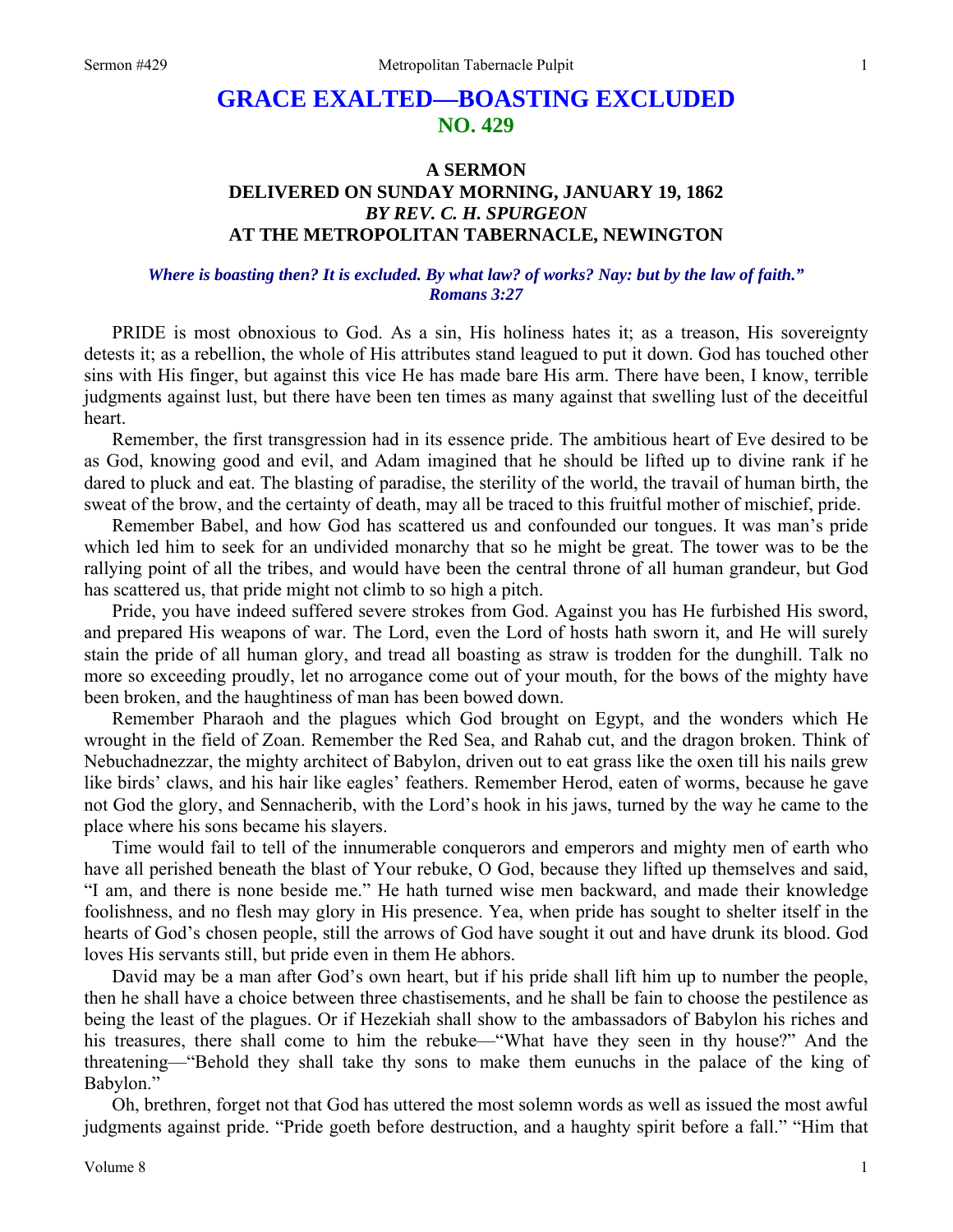hath a high look and a proud heart will I not suffer." "Pride and arrogancy do I hate." "The LORD will destroy the house of the proud." "The day of the LORD shall be upon every one that is proud and lofty, and upon every one that is lifted up, and he shall be brought low." "I am against thee, O thou most proud, saith the Lord GOD of hosts." There are hundreds of terrible texts like these, but we cannot now recount them all.

Now mark, to put an everlasting stigma upon human vanity, and to hurl once and for all mire and filth upon all human glorying, God has ordained that the only way in which He will save men shall be a way which utterly excludes the possibility of man's having a single word to say by way of vaunting. He has declared that the only foundation which He will ever lay shall be one by which man's strength shall be broken in pieces, and by which man's pride shall be humbled in the dust. To this subject I ask your attention this morning. It is to enlarge and amplify the sentiment of the text that I seek. "Where is boasting, then? It is excluded. By what law? of works? Nay: but by the law of faith."

We shall notice first of all, *the rejected plan of law,* then we shall note *the excluded vice,* having so done, we shall notice in the third place, *that the very fact that boasting is excluded permits of the reception of the worst of sinners,* and we shall close by observing *that the same system which excludes boasting includes humble and devout gratitude to God for His grace and mercy.* 

**I.** First then, THE REJECTED PLAN.

There are two ways by which man might have been forever blessed. The one was by works—"This do and thou shalt live; be obedient and receive the reward; keep the commandment and the blessing shall be thine, well earned and surely paid." The only other plan was—"Receive grace and blessedness as the free gift of God; stand as a guilty sinner having no merit, and as a rebellious sinner deserving the very reverse of goodness, but stand there and receive all your good things, simply, wholly, and alone of the free love and sovereign mercy of God."

Now, the Lord has not chosen the system of works. The word *law* as used twice in the text is employed, it is believed by many commentators, out of compliment to the Jews, who were so fond of the word, that their antagonism might not be aroused, but it means here, as elsewhere in Scripture, plan, system, method. There were two plans, two systems, two methods, two spirits—the plan of works and the plan of grace. God has once for all utterly refused the plan of merit and of works, and has chosen to bless men only, and entirely through the plan, or method, or law of faith.

Now, brethren, we have put the two before you, and we beg you to mark that there is a distinction between the two, which must never be forgotten. Martin Luther says—"If thou canst rightly distinguish between works and grace, thank God for thy skill, and consider thyself to be an able divine." This indeed is the bottom of theology, and he who can understand this clearly, it seems to me, can never be very heterodox, orthodoxy must surely follow, and the right teaching of God must be understood when we once for all are able to discriminate with accuracy between that which is of man—works, and that which is of God—faith, and grace received by faith.

Now, the plan of salvation by works is impossible for us. Even if God had ordained it to be the way by which men should labor to be saved, it is certain that none would have been saved by it, and therefore all must have perished. For if you would be saved by works, remember O man, that the law requires of you perfection.

One single flaw, one offense, and the law condemns you without mercy. It requires that you should keep it in every point, and in every sense, and to its uttermost degree, for its demands are rigorous in the extreme. It knows nothing of freely forgiving because you cannot pay, but like a severe creditor, it takes you by your throat and says, "Pay me all," and if you cannot pay even to the uttermost farthing, it shuts you up in the prison of condemnation, out of which you cannot come.

But if it were possible for you to keep the law in its perfection outwardly, yet remember, that you would be required to keep it in your heart as well as in your external life. One single motion of the heart from the right, one reception of even the shadow of a passing temptation, so as to become a partaker of sin, would ruin you.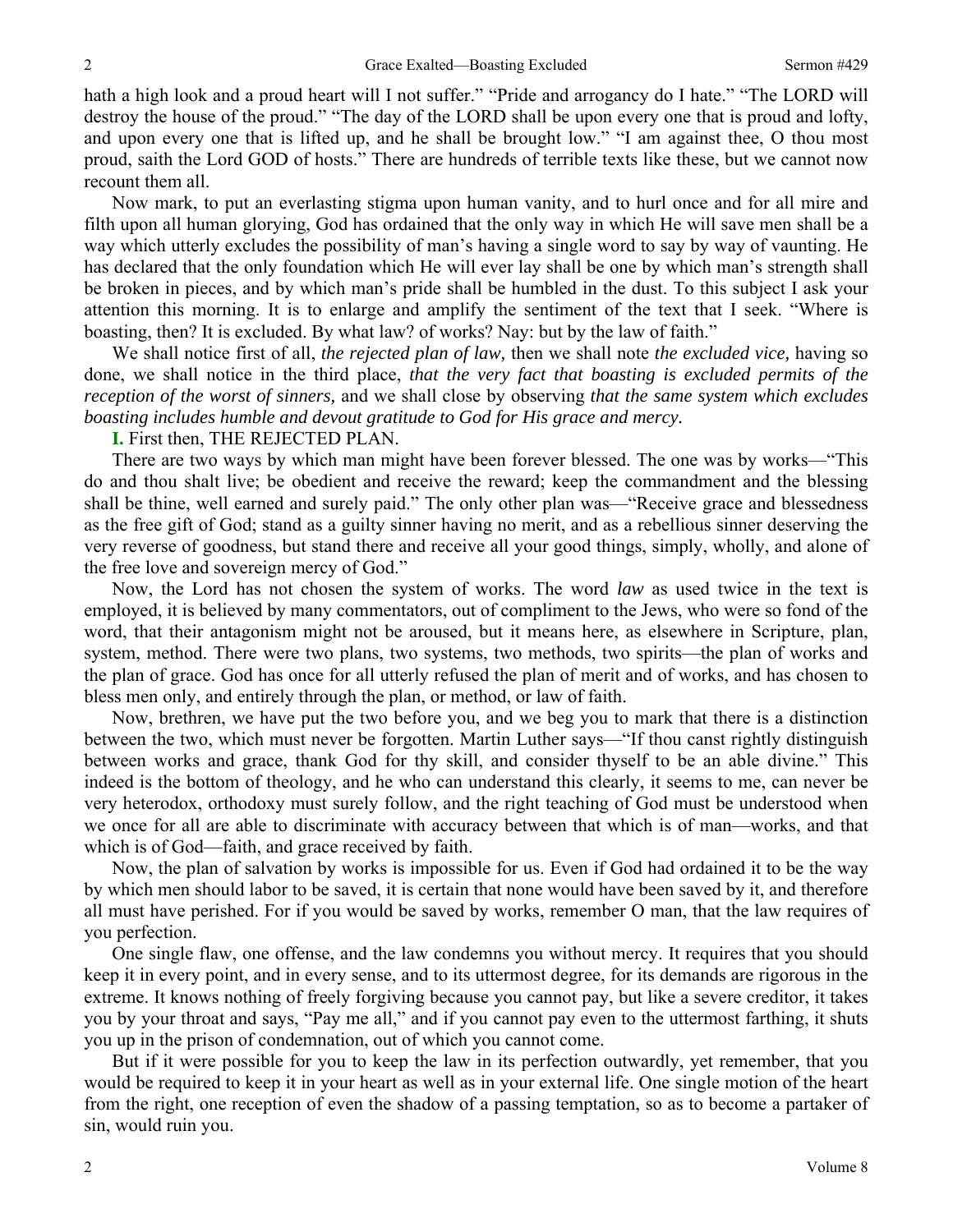"Thou shalt love the LORD thy God with all thy heart, and with all thy mind, and with all thy soul, and with all thy strength, and thy neighbor as thyself." Fail here and oh! who among us can be such a hypocrite as to think he has not failed ten thousand times—fail here, and though your life were virtuous, though your exterior were such as even criticism itself must commend, yet you still perish because you have not kept the law, and yielded its full demands.

Remember too, that it is clear you can never be saved by the law, because if up to this moment your heart and life have been altogether without offense, yet it is required that it should be so even to your dying day. And do you hope that as temptations come upon you thick as your moments, as your trials invade you numerous as the swarms which once thronged from the gates of Thebes, you will be able to stand against all these? Will there not be found some joint in your harness? Will there not be some moment in which you may be tripped up—some instant when either the eye may wander after lust, or the heart be set on vanity, or the hand stretched out to touch that which is not good?

Oh! man, remember, we are not sure that even this life would end that probation, for as long as you should live and be God's creature, duty would still be due, and the law still your insatiable creditor. Forever would your happiness tremble in the scales, even in heaven itself the law would follow you, even there, as your righteousness would be your own, it would never be finished, and even from yonder shining battlements you might fall, and amid those harps, wearing that white robe, if you were to be saved by your own works, there might be a possibility of perishing.

The obedience of a creature can never be finished, the duty of a servant of the law is never over. So long as you were the creature of God, your Creator would have demands upon you. How much better to be accepted in the Beloved, and to wear His finished righteousness as our glory and security. Now in the face of all this, will any of you prefer to be saved by your works? or rather, will you prefer to be damned by your works? for that will certainly be the issue, let you hope what you may.

Now I suppose that in this congregation we have but very few—there may be some—who would indulge a hope of being saved by the law in itself, but there is a delusion abroad that perhaps God will modify the law, or that at least He will accept a sincere obedience even if it is imperfect, that He will say, "Well, this man has done what he could, and therefore I will take what he has given as though it were perfect." Now, remember against this the apostle Paul declares peremptorily, "By the works of the law shall no flesh living be justified," so that that is answered at once.

But more than this, God's law cannot alter, it can never be content to take less from you than it demands. What said Christ? "It is easier for heaven and earth to pass, than one tittle of the law to fail," and again He expressly said, "Think not that I am come to destroy the law, or the prophets. I am not come to destroy, but to fulfill."

The law's demands were met and fulfilled for believers by Christ, but as far as those demands are concerned to those who are under it, they are as great, as heavy, and as rigorous as ever they were. Unless His law could be altered, and that is impossible, God cannot accept anything but a perfect obedience, and if you are hoping to be saved by your sincere endeavors to do your best, your hopes are rotten things, delusions, falsehoods, and you will perish wrapped up in the shrouds of your pride.

"Yes," some say, "but could it not be partly by grace and partly by works?" No. The apostle says that boasting is excluded, and excluded by the law of faith, but if we let in the law of works in any degree, we cannot shut out boasting, for to that degree you give man an opportunity to congratulate himself as having saved himself.

Let me say broadly—to hope to be saved by works is a delusion, to hope to be saved by a method in which grace and works are co-acting, is not merely a delusion, but an absurd delusion, since it is contrary to the very nature of things, that grace and merit should ever mingle and co-work. Our apostle has declared times without number, that if it be of grace, it is not of works, otherwise grace is no more grace, and if it be of works, then it is not of grace, otherwise work is no more work. It must be either one or the other.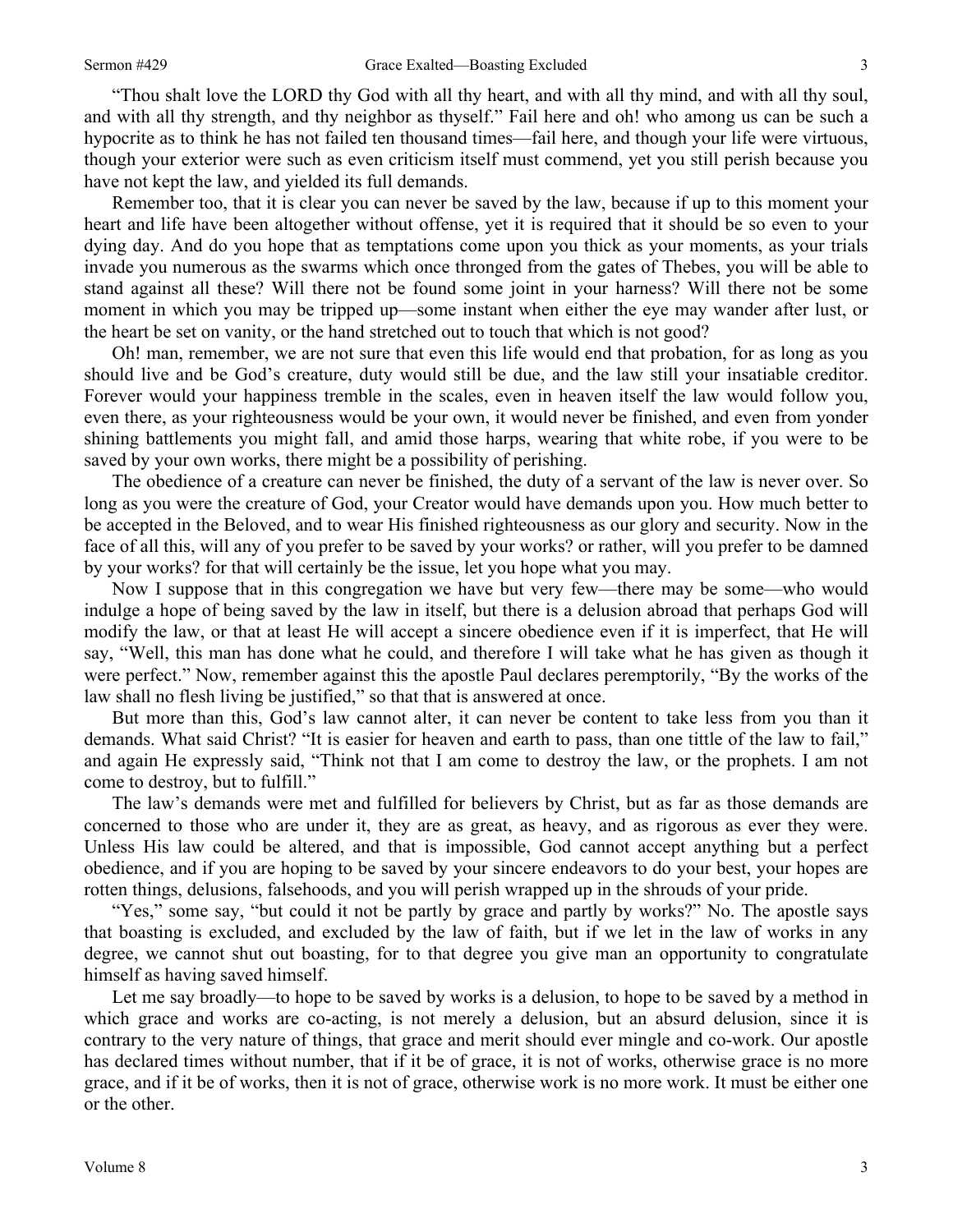These two cannot be married, for God forbids the banns. He will have it all grace or all works, all of Christ or all of man, but for Christ to be a make-weight, for Christ to supplement your narrow robes by patching on a piece of His own, for Christ to tread a part of the winepress, and for you to tread the rest, oh! this can never be.

God will never be yoked with the creature. You might link an angel with a worm and bid them fly together, but God with the creature—the precious blood of Jesus with the foul ditch-water of our human merits—never, never. Our paste gems, our varnished falsehoods, our righteousnesses which are but filthy rags, put with the real, true, precious, everlasting, divine things of Christ! Never! Unless heaven should blend in alliance with hell, and holiness hold dalliance with impurity! It must be one or the other, either man's merit absolutely and alone, or unmixed, unmerited favor from the Lord.

Now, I suppose if I were to labor never so arduously to hunt out this evil spirit from the sons of men, I should miss it still, for it hides in so many shapes, and therefore let me say that in no shape, in no sense, in no single case, and in no degree whatsoever, are we saved by our works or by the law. I say in no sense, because men make such shifts to save alive their own righteousness.

I will show you one man who says, "Well, I don't expect to be saved by my honesty, I don't expect to be saved by my generosity, nor by my morality, but then, I have been baptized, I receive the Lord's supper, I have been confirmed, I go to church, or I have a sitting in a meeting house, I am, as touching the ceremonies, blameless."

Well, friend, in that sense you cannot be saved by works, for all these things have no avail whatever upon the matter of salvation, if you have not faith. If you are saved, God's ordinances will be blessed things to you, but if you are not a believer, you have no right to them, and with regard to baptism and the supper, every time you touch them you increase your guilt. Whether it be baptism or the Lord's supper, you have no right to either, except you be saved already, for they are both ordinances for believers, and for believers only.

These ordinances are blessed means of grace to living, quickened, saved souls, but to unsaved souls, to souls dead in trespasses and sins, these outward ordinances can have no avail for good, but may increase their sin because they touch unworthily the holy things of God. Oh! repose not in these, oh! dream not that a priestly hand and sacred drops, or a God-ordained baptism in the pool, can in any way redeem you from sin, or land you in heaven, for by this way salvation is impossible.

But if I drive the lover of self-righteousness out of this haunt, he runs to another. You will find others who suppose that at least *their feelings,* which are only their works in another shape, may help to save them. There are thousands who think, "If I could weep so much, and groan so deeply, and experience so much humiliation, and a certain quantity of repentance, and so much of the terrors of the law, and of the thunders of conscience, then I might come before God."

Souls, souls, this is work-mongering in its most damnable shape, for it has deluded far more than that bolder sort of work-trusting, which says, "I will rely upon what I do." If you rely upon what you feel, you shall as certainly perish as if you trust to what you do. Repentance is a blessed grace, and to be convinced of sin by God the Holy Ghost is a holy privilege, but to think that these in any way win salvation, is to run clean counter to all the teachings of the Word, for salvation is of the free grace of God alone.

There are some, moreover, who believe that if their feelings cannot do it, still *their knowledge can.* They have a very sound creed, they have struck out this doctrine and that, they believe in justification by faith, and their sound creed is to them a confidence. They think that because they hold the theory of justification by faith, therefore they shall be saved. And oh! how they plume their feathers, how they set up their peacock tail because they happen to be orthodox! With what awful pride do they exult over their fellow professors because they hold *the truth* and all the rest of the church they think is deluded with a lie.

Now this is nothing but salvation by works, only they are works performed by the head instead of by the hand, and oh! sirs, I will tell you—if you rest in creeds, if you hope to be saved because you can put

 $\Delta$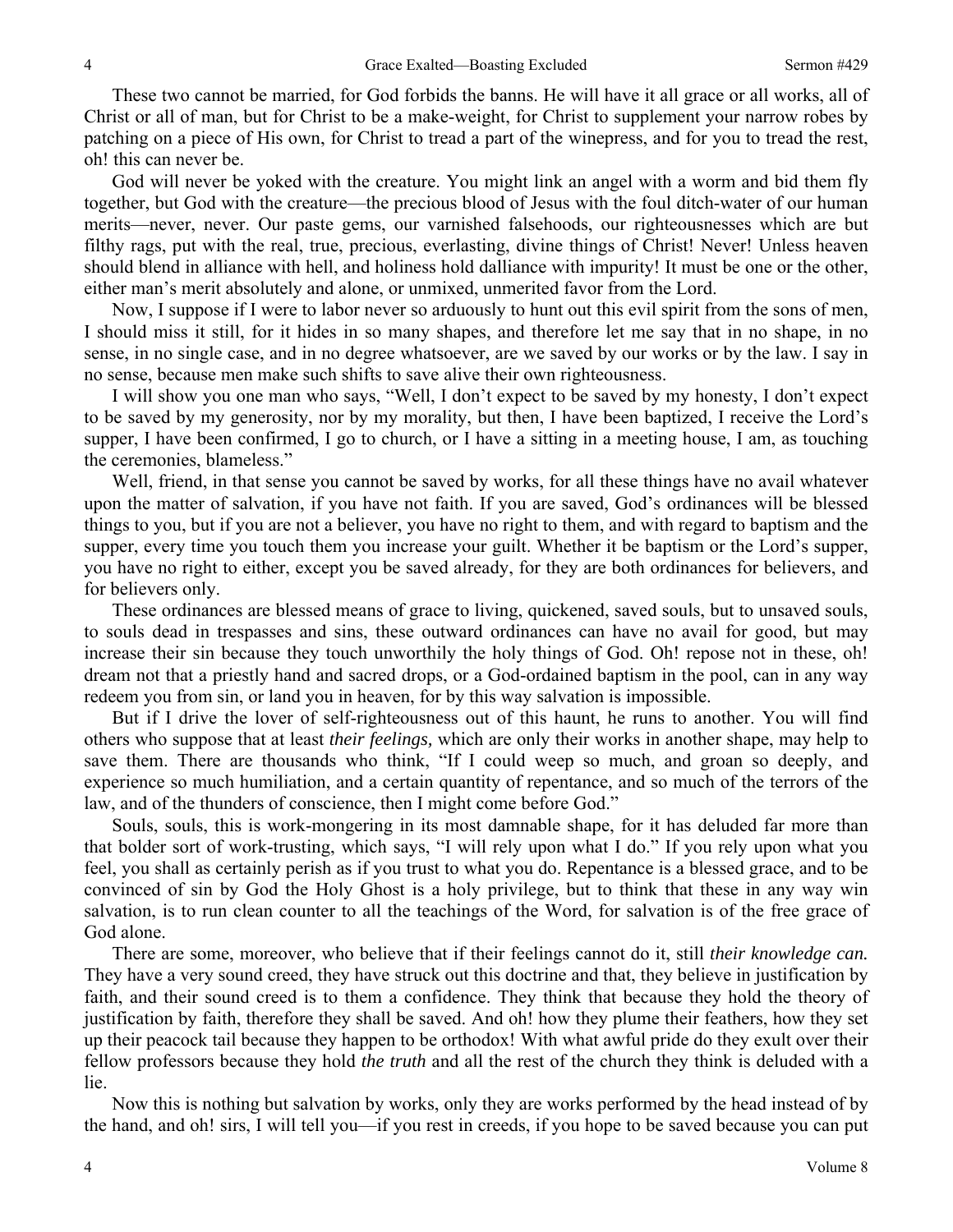your hand to the thirty-nine articles of an Episcopalian prayer book, or to the solemn league and covenant of the Presbyterian, or to the confession of faith of the Calvinist—if you fancy that because you happen to receive the truth in the head you shall be saved, you know not the truth but still do lie, because you cling to Satan's falsehood—that salvation is of man and not of God.

I know that self-righteousness was born in our bone and that it will come out in our flesh, and even that man in whom its reigning power is kept down will still feel it sometimes rising up. When he has preached a sermon and has got on pretty well, the devil will come up the pulpit stairs and say, "Well done."

When he has prayed in public and has had unusual fluency, he will have to be careful lest there should be a whisper behind—"What a good and gifted man you are." Ay, and even in his hallowed moments, when he is on the top of the mountain with his Lord, he will have to watch, even there, lest self-congratulation should suggest—"Oh, man, greatly-beloved, there must surely be something in you, or else God would not have done thus unto you."

Brethren, when you are thinking of your sanctification, if you are tempted to look away from Christ—away with it, and if when you are repenting of sin you cannot still have one eye on Christ, recollect it will be a repentance that will need to be repented of, for there is nothing in ourselves that can be offered to God. There is a stench and putridity in everything that is done of the creature, and we can never come before God save through Christ Jesus, who is made of God unto us, wisdom, and righteousness, and sanctification, and redemption. I have thus tried to denounce the plan which God has rejected.

**II.** I shall now, in the second head, SHOW THAT BOASTING IS EXCLUDED, for in a blessed sense God has accepted the second plan, namely, the way of salvation by faith through grace.

The first man that entered heaven, entered heaven by faith. "By faith Abel offered a more acceptable sacrifice than Cain." Over the tombs of all the goodly who were accepted of God, you may read the epitaph—"These all died in faith." By faith they received the promise, and among all yonder bright and shining throng, there is not one who does not confess, "We have washed our robes and made them white in the blood of the Lamb." The plan, then, which God has chosen, is one of grace alone. I will try and picture that plan before our mind's eye.

We will imagine Boasting to be exceedingly desirous to enter into the kingdom of heaven. He marches to the door and knocks. The porter looks out and demands, "Who stands there?" "I am Boasting," saith he, "and I claim to have the highest seat, I claim that I should cry aloud and say, Glory be unto man, for though he has fallen, he has lifted himself up, and worked out his own redemption."

And the angel said, "But have you not heard that the salvation of souls is not of man, nor by man, but that God will have mercy on whom He will have mercy, and will have compassion on whom He will have compassion? Get thee gone, Boasting, for the highest seat can never be yours, when God in direct opposition to human merit, has rejected the Pharisee, and chosen the publican and the harlot, that they may enter into the kingdom of heaven."

So Boasting said, "Let me take my place, then, if not in the highest seat, yet somewhere amid the glittering throng, for instance, let me take my place in the seat of *election,* let it be said and taught, that albeit God did choose His people, yet it was because of their works which He foresaw, and their faith which He foreknew, and that therefore, foreseeing and foreknowing, He did choose them because of an excellence which His prescient eye discovered in them, let me take my seat here."

But the porter said, "Nay, but you cannot take your place there, for election is according to the eternal purpose of God, which He purposed in Christ Jesus before the world was. This election is not of works, but of grace, and the reason for God's choice of man is in Himself, and not in man, and as for those virtues which you say God did foreknow, God is the author of all of them if they exist, and that which is an effect cannot be a first cause, God foreordained these men to faith and to good works, and their faith and good works could not have been the cause of their foreordination."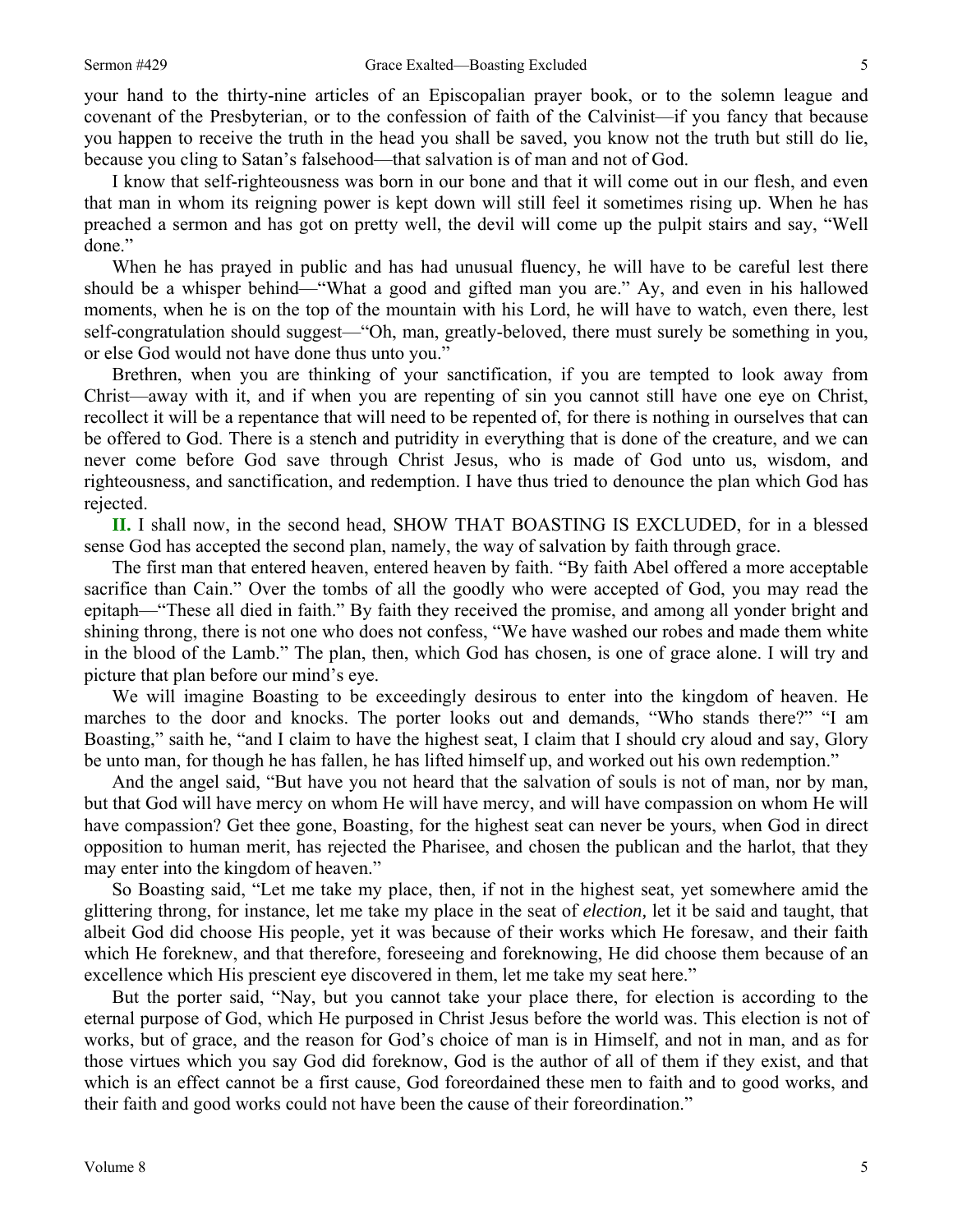Then straight from heaven's gate the trumpet sounded—("For the children being not yet born, neither having done any good or evil, that the purpose of God according to election might stand, not of works, but of him who calleth;) it was said unto her, The elder shall serve the younger."

Then Boasting found that as works had no place in election, so there was no room for him to take his seat there, and he thought about where next he could be. So after a while Boasting says to the porter, "If I cannot mount the chair of election, I will be content to sit in the place of conversion, for surely it is man that repents and believes."

The porter did not deny the truth of that, and then this evil Boasting said, "If one man believes and not another, surely that must be the act of the man's will, and his will being free and unbiased, it must be very much to that man's credit that he believes and repents and is therefore saved, for others, having like opportunities with himself, and having the same grace no doubt, reject the preferred mercy and perish, while this man accepts it, and therefore let me at least take my seat there."

But the angel said in anger, "Take your seat there! Why, that were to take the highest place of all, for this is the hinge and turning-point, and if you leave that with man then you give him the brightest jewel in the crown. Does the Ethiopian change his skin and the leopard his spots? Is it not God that worketh in us to will and to do of His own good pleasure? Of His own will begat He us with the word of truth, and it is not of the will of man, nor of blood, nor of birth.

Oh, Boaster, your free will is a lie, it is not man that chooses God, but God that chooses man, for what said Christ, "Ye have not chosen me but I have chosen you," and what said He to the ungodly multitude, "Ye will not come unto me that ye might have life," in which He gave the death-blow to all ideas of free will, when He declared that man *will not* come to Him that he might have life, and when He said again in another place, as if that were not enough, "No man can come unto me except the Father which hath sent me draw him."

So Boasting, though he were fain not to admit it, was shut out, and could not take his place in heaven upon the stool of conversion, and while he stood there but little abashed, for bashfulness he knows not, he heard a song floating over the battlements of heaven from all the multitude who were there, in accents like these, "Not unto us, not unto us, but unto thy name, O LORD, be all the praise."

> *"'Twas the same love that spread the feast That gently forced us in; Else we had still refused to taste, And perished in our sin!"*

But then," said Boasting, "if I may not have so high a place, let me at least sit on the lowly stool of perseverance, and let it at least be said that while God saved the man and is therefore to have the glory, still the man was faithful to grace received, he did not turn back unto perdition, but watched and was very careful, and kept himself in the love of God, and therefore there is considerable credit due to him, for while many drew back and perished, and he might have done the same, he struggled against sin, and thus by his using his grace he kept himself safely, let me sit, then, on the chair of perseverance."

But the angel replied, "Nay, nay, what have you to do with it? I know it is written, 'keep yourselves in the love of God,' but the same apostle forbids all fleshly trust in human effort by that blessed doxology—'Now unto him that is able to keep you from falling, and to present you faultless before the presence of His glory with exceeding joy, to the only wise God our Savior, be glory and majesty, dominion and power, both now and ever. Amen.' That which is a command in one Scripture is a covenant promise in another, where it is written, 'I will put my fear in their hearts that they shall not depart from me."

Oh! brethren, well do you and I know that our standing does not depend upon ourselves. If that Arminian doctrine, that our perseverance rests somewhere in our own hands were true, then damnation must be the lot of us all. I cannot keep myself a minute, much less year after year.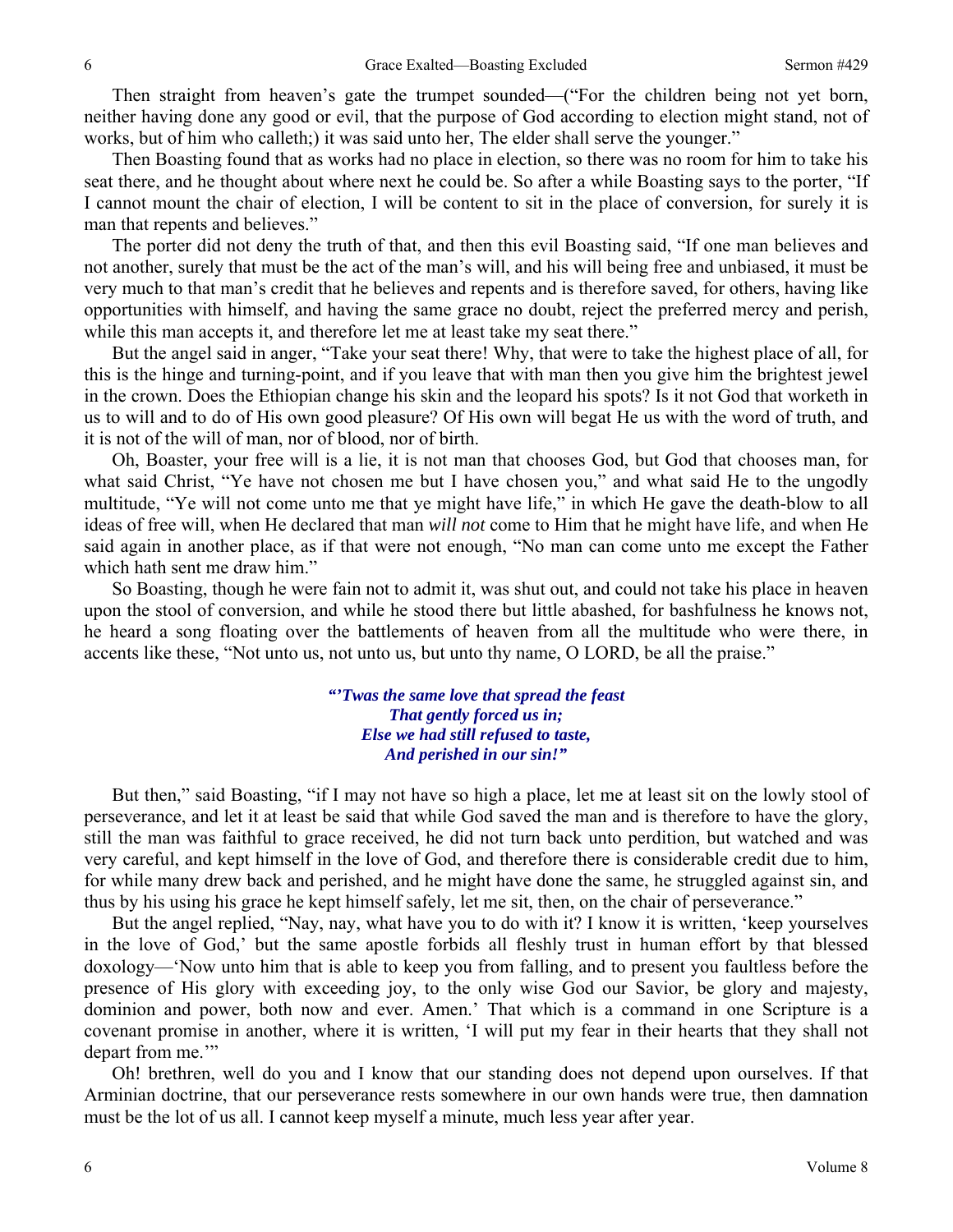*"If ever it should come to pass, That sheep of Christ should fall away; My fickle, feeble soul, alas! Would fall a thousand times a day."* 

But what saith the Scripture?—"I give unto my sheep eternal life, and they shall never perish, neither shall any one pluck them out of my hand; my Father who gave them me is greater than all, and none is able to pluck them out of my Father's hand." And what says the apostle—"I am persuaded, that neither death, nor life, nor angels, nor principalities, nor powers, nor things present, nor things to come, nor height, nor depth, nor any other creature, shall be able to separate us from the love of God, which is in Christ Jesus our Lord."

I have not time to quote all the innumerable passages, but it is absolutely certain that if there be one doctrine in Scripture more clearly revealed than another, it is the doctrine of the perseverance of the saints by the power of the Holy Ghost, and the man who doubts that precious truth, has quite as much reason to doubt the Trinity, to doubt the divinity of Christ, or the fact of the atonement, for nothing can be more clear in the plain, common sense meaning of the words than this, that they who are in Christ have, even today, eternal life and shall never perish.

Now since this perseverance is not dependent upon our works, but like all the rest of salvation is an efflux from the bottomless love of God, boasting is manifestly excluded.

But once again, and lastly, Boasting sometimes asks to be admitted a little into glorification. I fear sometimes that a doctrine which is popular in the church, about degrees of glory, is not altogether unassociated with that old self-righteousness of ours which is very loath to die. "One star differeth from another star in glory" is a great truth—but this the stars may do without differing in degrees.

One star may shine with one radiance, and another with another, indeed astronomers tell us that there are many varieties of color among stars of the same magnitude. One man may differ from another, without supposing a difference in rank, honor, or degree. For my part, I do not see anything about degrees in glory in Scripture, and I do not believe in the doctrine, at least if there be degrees, mark this, they cannot be according to works, but must be of grace alone.

I cannot consider that because one Christian has been more devoted to Christ than another, therefore there will be an eternal difference, for this is to introduce works, this is to bring in again the old Hagar marriage, and to bring back the child of the bondwoman, whereof God has said, "The son of the bondwoman shall not be heir with my son, even with Isaac."

Oh! brethren, I think we can serve God from some other motive than that base one of trying to be greater than our brethren in heaven. If I should get to heaven at all, I do not care who is greater than I am, for if anyone shall have more happiness in heaven than I shall, then I shall have more happiness too, for the sympathy between one soul and another will there be so intense and so great, that all the heavens of the righteous will be my heaven, and therefore, what you have I shall have, because we shall all be one in fellowship far more perfectly than on earth. The private member will there be swallowed up in the common body.

Surely, brethren, if any of you can have brighter places in heaven, and more happiness and more joy than I, I will be glad to know it. The prospect does not excite any envy in my soul now, or if it did *now,* it certainly would not *then,* for I should feel that the more *you* had the more *I* should have. Perfect communion in all good things is not compatible with the private enrichment of one above another. It is all joint stock in heaven. Even on earth the saints had all things common when they were in a heavenly state, and I am persuaded they will have all things common in glory.

I do not believe in gentlemen in heaven, and the poor Christians behind the door, I believe that our union with each other will be so great, that distinctions will be utterly lost, and that we shall all have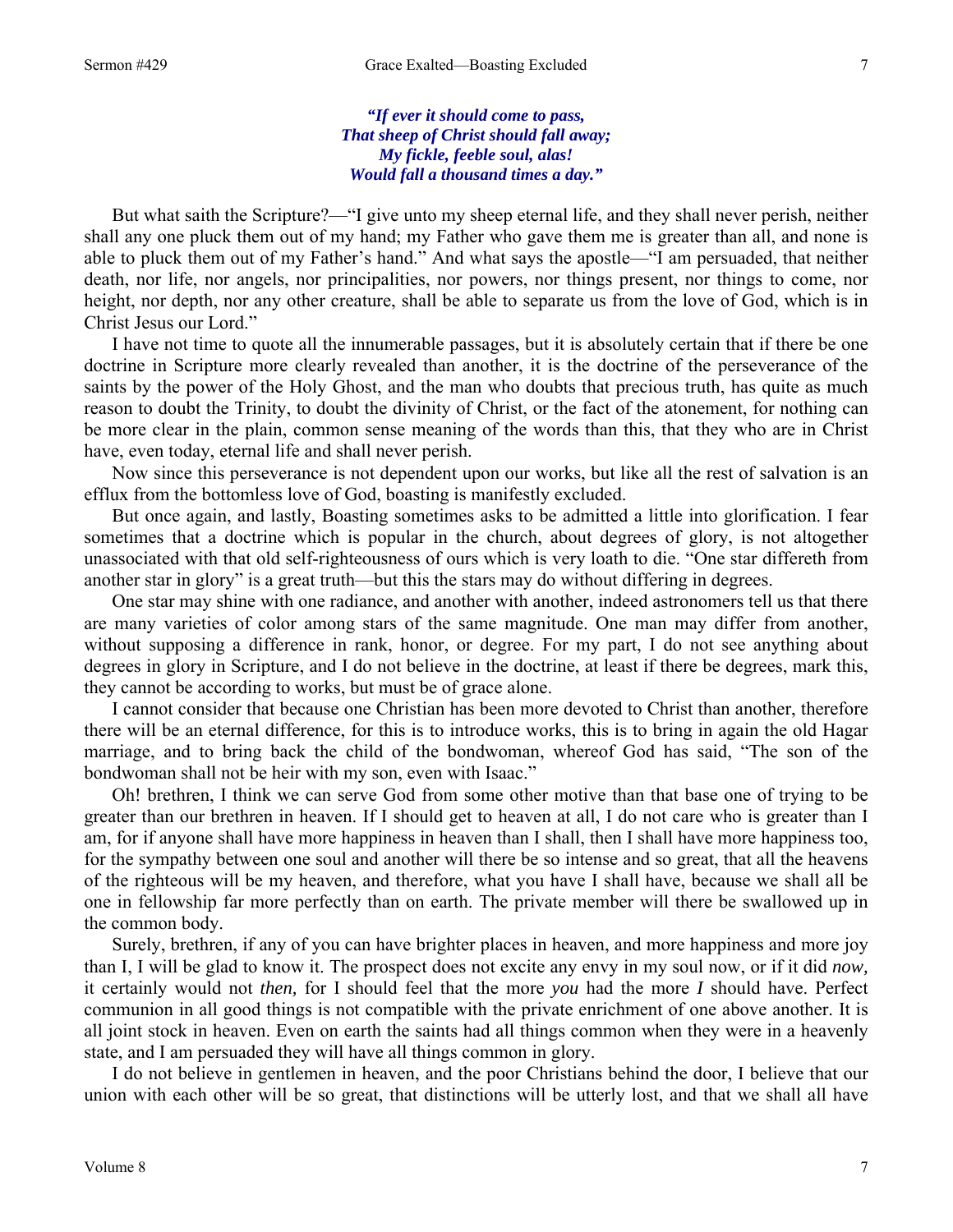such a joint communion, and interest, and fellowship, that there will be no such thing as private possession, private ranks, and private honors—for we shall there, to the fullest extent, be one in Christ.

I do believe that Boasting is shut out there, but I think that if there were these degrees in glory, I mean if they are dependent on works done on earth, Boasting would at least get his tail in, if it did not insinuate its whole body, it would at least get some of its unhallowed members over the wall, whereas, the text says it is excluded.

Let me enlarge this one word, and then proceed. It does not say, "Boasting, you are to be allowed to come in and sit down on the floor." No, shut the door and do not let him in at all. "But let me in," says he," and I will be quiet." No, shut him out altogether! "But at least let me put my foot in." No, exclude him, shut him out altogether. "But at least let me sometimes go in and out." No, shut him out altogether, exclude him, bolt the door, put double padlocks on it. Say once for all, "Boasting, get thee gone, thou art hurled down and broken in pieces, and if you can refit thyself, and come once more to the gate to ask admittance, you shall be driven away with shame."

It is *excluded,* it cannot be let in, in any sense, in any term, nor in any degree. As Calvin says, "Not a particle of boasting can be admitted, because not a particle of work is admitted into the covenant of grace," it is of grace from top to bottom, from Alpha to Omega, it is not of man nor by man, not of him that willeth, nor of him that runneth, but of God that showeth mercy, and therefore, boasting is excluded by the law of faith.

**III.** And now thirdly, and very briefly. Beloved in Christ Jesus, what a precious truth I have now to hold up to the eyes of poor lost sinners, who today are aware that they have no merits of their own. Soul, THE VERY GATE WHICH SHUTS OUT BOASTING, SHUTS IN HOPE AND JOY FOR YOU.

Let me state this truth broadly, that the ignorant may catch it. You say today, "Sir, I never attend the house of God, and up to this time I have been a thief and a drunkard." Well, you stand today on the same level as the most moral sinner, and the most honest unbeliever, in the matter of salvation. They are lost, since they believe not, and so are you. If the most honest be saved, it will not be by their honesty, but by the free grace of God, and if the most roguish would be saved, it must be by the same plan. There is one gate to heaven for the most chaste and the most debauched. When we come to God, the best of us can bring nothing, and the worst of us can bring no less.

I know when I state it thus, some will say, "Then what is the good of morality?" I will tell you. Two men are overboard there, one man has a dirty face, and the other a clean one. There is a rope thrown over from the stern of the vessel, and only that rope will save the sinking men, whether their faces be fair or foul. Is not this the truth? Do I therefore underrate cleanliness. Certainly not, but it will not save a drowning man, nor will morality save a dying man. The clean man may sink with all his cleanliness, and the dirty man may be drawn up with all his filth, if the rope does but get its hold of him.

Or take this case. Here we have two persons, each with a deadly cancer. One of them is rich and clothed in purple, the other is poor and wrapped about with a few rags, and I say to them—"You are both on a par now, here comes the physician Himself—Jesus, the king of disease, His touch can heal you both, there is no difference between you whatever." Do I therefore say that the one man's robes are not better than the other's rags? Of course they are better in some respects, but they have nothing to do with the matter of curing disease. So morality is a neat cover for foul venom, but it does not alter the fact that the heart is vile and the man himself under condemnation.

Suppose I were an army surgeon, and there had been a battle. There is one man there—he is a captain and a brave man. He led his rank into the thick of the battle and he is bleeding out his life from a terrible gash. By his side there lies a man of the rank and file, and a great coward too, wounded in the same way. I come up to both of them and I say, "You are both in the same condition, you have both the same sort of wound, and I can heal you both." But if either of you should say, "Get you gone, I'll have nothing to do with you," your wound will be your death. If the captain should say, "I do not want you, I am a captain, go and see to that poor dog yonder." Would his courage and rank save his life? No, they are good things, but not saving things.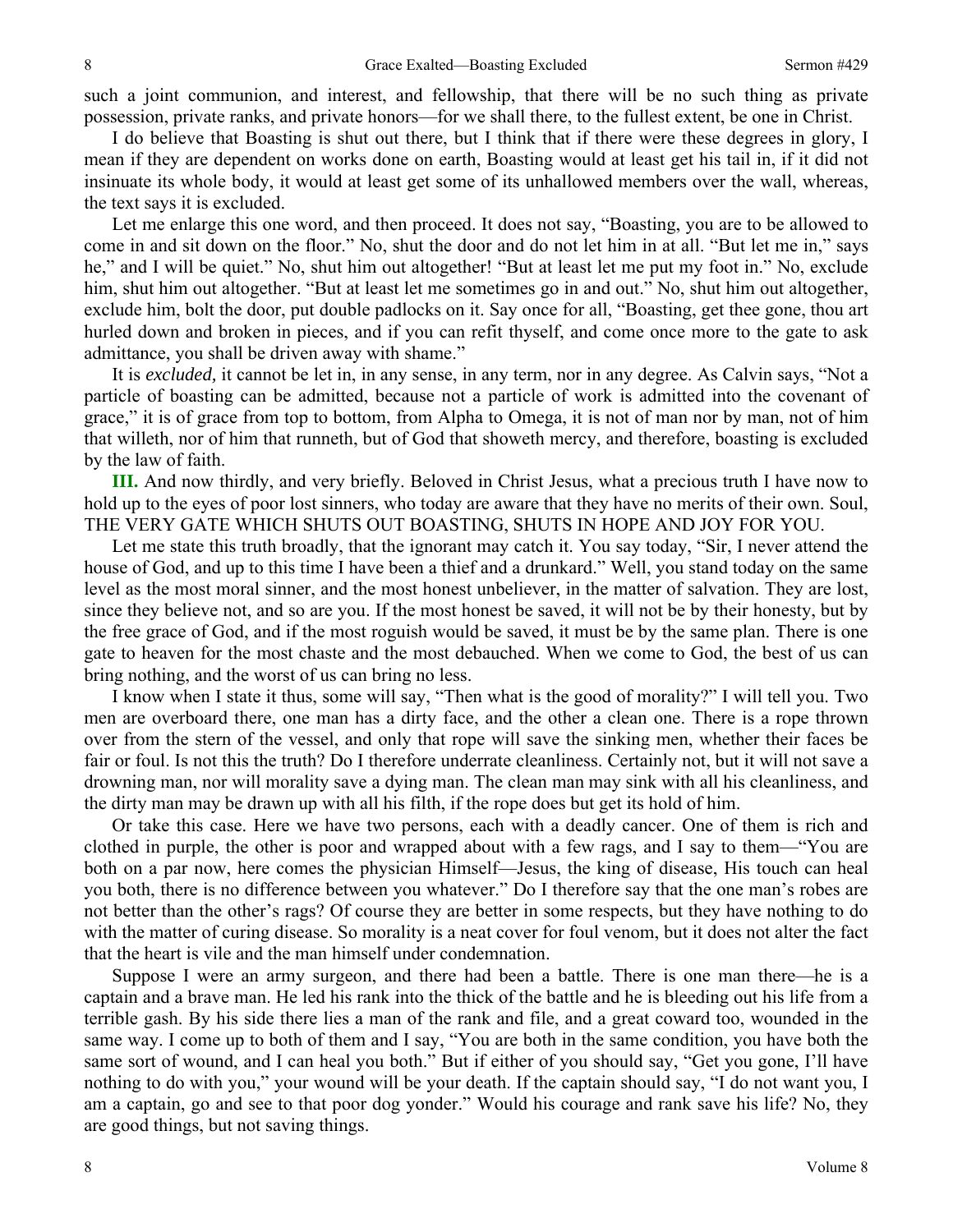So is it with good works, men can be damned with them as well as without them if they make them their trust. Oh! what a Gospel is this to preach in our theatres, to tell those hedge-birds, those who are full of all manner of loathsomeness, that there is the same way of salvation open to them as to a peer of the realm, or a bishop on the bench, that there is no difference between us in the way of mercy, that we are all condemned, that there may be degrees as to our guilt, but that the fact of our condemnation is quite as certain to the best as to the worst!

"Oh" you say, "this is a leveling doctrine!" Ah! bless God if you are leveled. "Oh," you say, "but this cuts at everything that is good in man!" Ah! thank God, if it kills everything in which man glories, for that which man thinks to be good is often an abomination in the sight of God.

And oh! if all of us together, moral or immoral, chaste or debauched, honest or unholy, can come with the rope about our neck, and with the weeds of penitence upon our loins and say, "Great God, forgive us, we are all guilty, give us grace, we do not deserve it, bestow upon us Your favor, we have no right to it, but give it to us because Jesus died." Oh! He will never cast out one that way, for that is the way of salvation.

And if we can put our hand this morning—no matter though it were black last night with lust, or red up to the elbow with murder—yet if we can put our hand on Jesu's head, and believe on Him—the blood of Jesus Christ, God's dear Son, cleans us from all sin. Where is boasting now? You who have done so much for humanity—you cannot boast, for you have nothing to boast of. You fine gentlemen and noble ladies, what say you to this. O be wise, and join in the prayer, "But thou, O LORD, have mercy upon us, miserable sinners!" And may the Lord then pronounce over us His sentence, "Ye are clean, go and sin no more, your iniquities are all forgiven you."

**IV.** I close by just observing, that THE SAME PLAN WHICH SHUTS OUT BOASTING LEADS US TO A GRACIOUS GRATITUDE TO CHRIST.

We are sometimes asked by people, "Do you think that such a thing is necessary to salvation?" Or perhaps, the question is put in another way, "How long do you think a man must be godly in order to be saved?" I reply, dear friend, you do not understand us, for we hold that these things do not save in any sense. "Why then," they say, "are you baptized?" or "Why do you walk in holiness?"

Well, not to save myself but because I am saved. When I know that every sin of mine is forgiven, that I cannot be lost, that Christ has sworn to bring me to the place where He is, then I say, Lord what is there that I can do for You? Tell me. Can I burn for You? Blessed were the stake if I might kiss it. If You have done so much for me, what can I do for You? Is there an ordinance that involves self-denial? Is there a duty which will compel me to self-sacrifice? So much the better.

> *"Now for the love I bear His name, What was my gain I count my lost; My former pride I call my shame, And nail my glory to His cross."*

This is the way to do good works, and good works are impossible until we come here. Anything that you do by which to save yourself is a selfish act, and therefore cannot be good. Only that which is done for God's glory is good in a Scriptural sense. A man must be saved before he can do a good work, but when saved, having nothing to get, and nothing to lose, standing now in Christ, blessed and accepted he begins to serve God out of pure gratitude and love.

Then, virtue is possible, and he may climb to its highest steeps, and stand safely there without fear of the boasting which would cast him down, though he will feel even then that his standing is not in what he has done, nor in what he is, nor in what he hopes to be, but in what Christ did and in the "It is finished," which made his eternal salvation secure.

O for grace, that we may live to the praise of the glory of His grace, wherein He hath made us accepted in the Beloved, bringing forth the fruits of righteousness, which are by Jesus Christ unto the

9